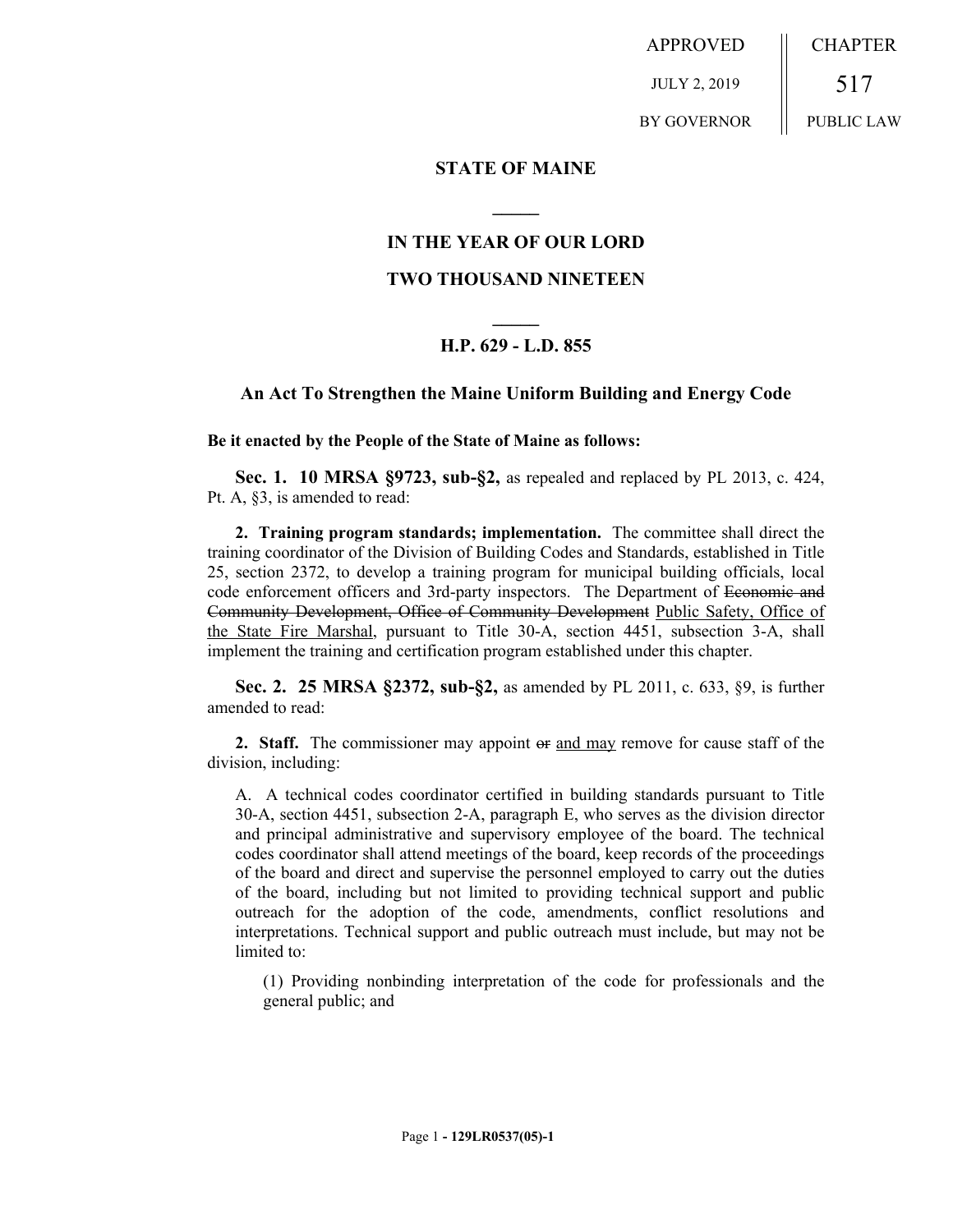(2) Establishing and maintaining a publicly accessible website to publish general technical assistance, code updates and interpretations and post-training course schedules; and

B. An office specialist to provide administrative support to the division and the board.

**Sec. 3. 25 MRSA §2374,** as repealed and replaced by PL 2013, c. 424, Pt. A, §12, is amended to read:

#### **§2374. Uniform Building Codes and Standards Fund**

The Uniform Building Codes and Standards Fund, referred to in this section as "the fund," is established within the Department of Public Safety to fund the activities of the division under this chapter and the activities of the board under Title 10, chapter 1103 and the Department of Economic and Community Development, Office of Community Development under Title 30-A, section 4451, subsection 3-A. Revenue for this fund is provided by the surcharge established by section 2450-A. The Department of Public Safety and the Department of Economic and Community Development, Office of Community Development shall together determine an amount to be transferred annually from the fund for training and certification under Title 30-A, section 4451, subsection 3-A to the Maine Code Enforcement Training and Certification Fund established in Title 30-A, section 4451, subsection 3-B. Any balance of the fund may not lapse, but must be carried forward as a continuing account to be expended for the same purpose in the following fiscal year.

**Sec. 4. 30-A MRSA §4221, sub-§1,** as amended by PL 2011, c. 655, Pt. FF, §6 and affected by §16, is further amended to read:

**1. Appointment; compensation; removal.** In every municipality, the municipal officers shall appoint one or more inspectors of plumbing, who need not be residents of the municipality for which they are appointed. Plumbing inspectors are appointed for a term of one year or more and must be sworn and the appointment recorded as provided in section 2526, subsection 9. An individual properly appointed as plumbing inspector and satisfactorily performing the duties may continue in that capacity after the term has expired until replaced. The municipal officers shall notify the department and the Department of Economic and Community Development, Office of Community Development Public Safety, Office of the State Fire Marshal of the appointment of a plumbing inspector in writing within 30 days of the appointment.

Compensation of plumbing inspectors is determined by the municipal officers and paid by the respective municipalities.

The municipal officers may remove a plumbing inspector for cause, after notice and hearing.

**Sec. 5. 30-A MRSA §4451,** as amended by PL 2019, c. 40, §1, is further amended to read: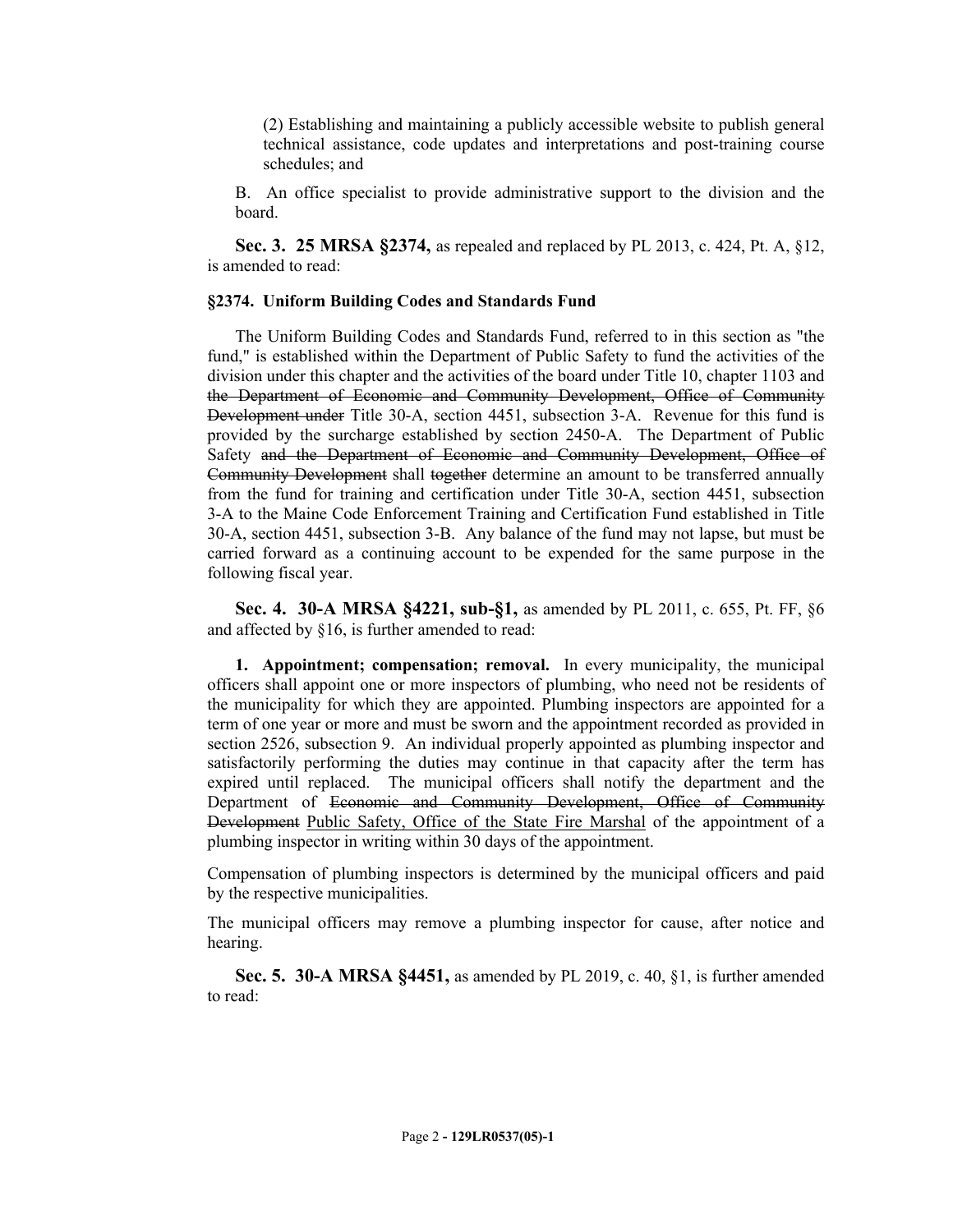#### **§4451. Training and certification for code enforcement officers**

**1. Certification required; exceptions.** A municipality may not employ any individual to perform the duties of a code enforcement officer who is not certified by the former State Planning Office or, the Department of Economic and Community Development, Office of Community Development or the Department of Public Safety, Office of the State Fire Marshal, except that:

A. An individual other than an individual appointed as a plumbing inspector has 12 months after beginning employment to be trained and certified as provided in this section;

B. Whether or not any extension is available under paragraph A, the Department of Economic and Community Development, Office of Community Development Public Safety, Office of the State Fire Marshal may waive this requirement for up to one year if the certification requirements cannot be met without imposing a hardship on the municipality employing the individual;

C. An individual may be temporarily authorized in writing by the Department of Health and Human Services, Division of Health Engineering to be employed as a plumbing inspector for a period not to exceed 12 months; and

D. An individual whose certification has expired or is about to expire may be temporarily authorized in writing by the Department of Economic and Community Development, Office of Community Development Public Safety, Office of the State Fire Marshal to extend that individual's certification for a period not to exceed 12 months in cases where the necessary training or examination is suspended under subsection 3-B, paragraph E.

**2. Penalty.** Any municipality that violates this section commits a civil violation for which a forfeiture fine of not more than \$100 may be adjudged. Each day in violation constitutes a separate offense.

**2-A. Code enforcement officer; definition and duties.** As used in this subchapter, "code enforcement officer" means a person certified under this section and employed by a municipality to enforce all applicable laws and ordinances in the following areas:

- A. Shoreland zoning under Title 38, chapter 3, subchapter 1, article 2-B;
- B. Comprehensive planning and land use under Part 2, Subpart 6-A;
- C. Internal plumbing under chapter 185, subchapter 3;
- D. Subsurface wastewater disposal under chapter 185, subchapter 3; and

E. Building standards under chapter 141; chapter 185, subchapter 1; Title 5, sections 4582-B, 4582-C and 4594-F; beginning June 1, 2010, Title 10, chapter 1103; and Title 25, chapter 313.

**3. Training and certification of code enforcement officers.** In cooperation with code enforcement officer professional associations, the Maine Community College System, the Department of Environmental Protection, and the Department of Health and Human Services and the Department of Public Safety, except as otherwise provided in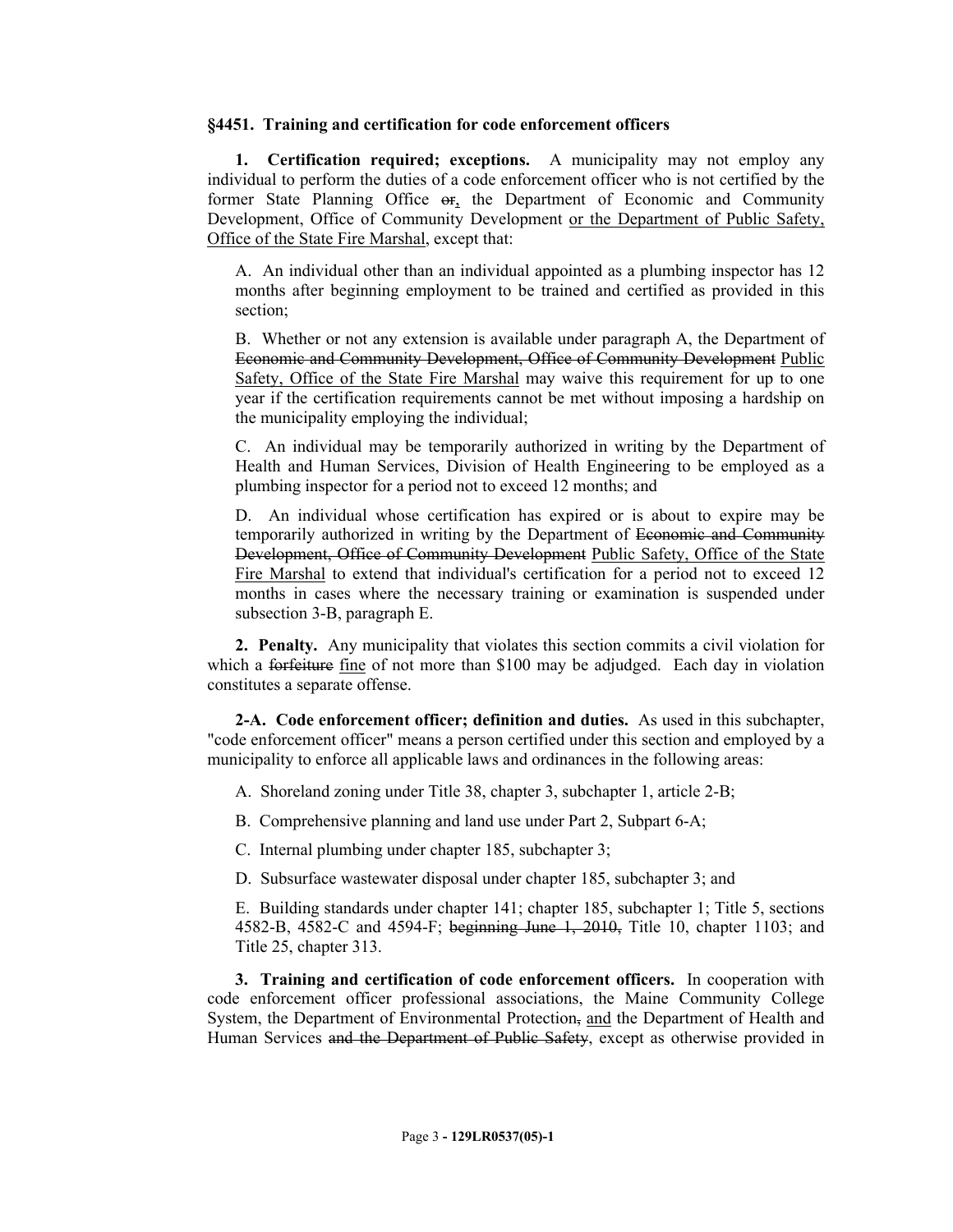paragraph H, the Department of Economic and Community Development, Office of Community Development Public Safety, Office of the State Fire Marshal shall establish a continuing education program for individuals engaged in code enforcement. This program must provide training in the technical and legal aspects of code enforcement necessary for certification. The training program must include training to provide familiarity with the laws and ordinances related to the structure and practice of the municipal code enforcement office, municipal planning board and appeals board procedures, application review and permitting procedures, inspection procedures and enforcement techniques.

H. If funding is not available to support the training and certification program authorized under this subsection, the Department of Economic and Community Development, Office of Community Development Public Safety, Office of the State Fire Marshal shall discontinue training and certification activities related to laws and ordinances referenced in subsection 2-A, paragraphs A and B and shall adopt by routine technical rules under Title 5, chapter 375, subchapter 2-A a program to register code enforcement officers that meet training and education qualifications. The Department of Economic and Community Development, Office of Community Development Public Safety, Office of the State Fire Marshal shall publish the list of persons registered for code enforcement who have submitted evidence of required qualifications. Persons registered under this paragraph must meet the requirements for training and certification under this subchapter. The Department of Economic and Community Development, Office of Community Development Public Safety, Office of the State Fire Marshal shall consult with the Department of Health and Human Services for the purposes of carrying out training and certification activities related to laws and ordinances referenced in subsection 2-A, paragraphs C and D. Within one month of discontinuation of training and certification under this paragraph, the Department of Economic and Community Development, Office of Community Development Public Safety, Office of the State Fire Marshal shall report to the joint standing committee of the Legislature having jurisdiction over appropriations and financial affairs and the joint standing committee of the Legislature having jurisdiction over state and local government matters a recommendation for funding the training and certification program or for further changes in program requirements.

**3-A. Training and certification of inspectors in the Maine Uniform Building and Energy Code.** In accordance with the training and certification requirements developed pursuant to Title 10, section 9723, the Department of Economic and Community Development, Office of Community Development Public Safety, Office of the State Fire Marshal shall provide the training necessary to certify municipal building officials, local code enforcement officers and 3rd-party inspectors.

**3-B. Maine Code Enforcement Training and Certification Fund.** The Maine Code Enforcement Training and Certification Fund, referred to in this section as "the fund," is established as a nonlapsing fund to support training and certification programs administered by the Department of Economic and Community Development, Office of Community Development Public Safety, Office of the State Fire Marshal for code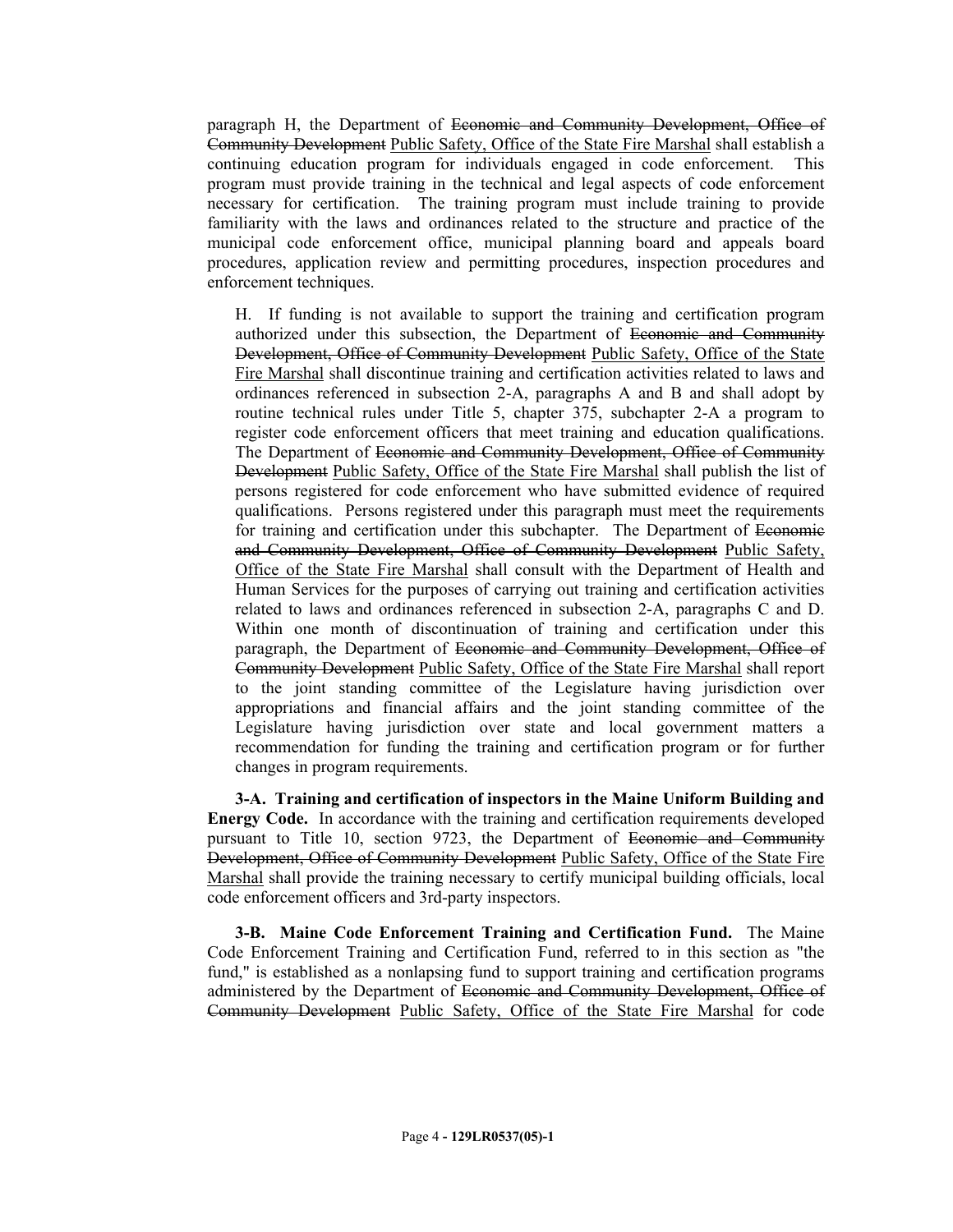enforcement officers, local plumbing inspectors, municipal building officials and 3rdparty inspectors in accordance with this subchapter.

A. Beginning July 1, 2009, and each year thereafter on On July 1st of each year, the funds identified in section 4215, subsection 4 for training and certifying local plumbing inspectors must be transferred to the fund.

B. Beginning July 1, 2009, and each year thereafter on On July 1st of each year, the funds identified in Title 25, section 2374 for training and certifying municipal building officials, local code enforcement officers and 3rd-party inspectors must be transferred to the fund.

C. The Department of Economic and Community Development, Office of Community Development Public Safety, Office of the State Fire Marshal shall place in the fund any money it receives from grants to support the requirements of this subchapter.

D. Funds related to code enforcement training and certification may be expended only in accordance with allocations approved by the Legislature and solely for the administration of this subchapter. Any balance remaining in the fund at the end of any fiscal year may not lapse but must be carried forward to the next fiscal year.

E. If the fund does not contain sufficient money to support the costs of the training and certification provided for in this subchapter, the Department of Economic and Community Development, Office of Community Development Public Safety, Office of the State Fire Marshal may suspend all or reduce the level of training and certification activities.

**4. Examination.** The Department of Economic and Community Development, Office of Community Development Public Safety, Office of the State Fire Marshal shall conduct at least one examination each year to examine candidates for certification at a time and place designated by it. The Department of Economic and Community Development, Office of Community Development Public Safety, Office of the State Fire Marshal may conduct additional examinations to carry out the purposes of this subchapter.

**5. Certification standards.** The Department of Economic and Community Development, Office of Community Development Public Safety, Office of the State Fire Marshal shall adopt routine technical rules under Title 5, chapter 375, subchapter 2-A to establish the qualifications, conditions and licensing standards and procedures for the certification and recertification of individuals as code enforcement officers. A code enforcement officer need only be certified in the areas of actual job responsibilities. The rules established under this subsection must identify standards for each of the areas of training under subsection 2-A, in addition to general standards that apply to all code enforcement officers.

**6. Certification; terms; revocation.** The Department of Economic and Community Development, Office of Community Development Public Safety, Office of the State Fire Marshal shall certify individuals as to their competency to successfully enforce ordinances and other land use regulations and permits granted under those ordinances and regulations and shall issue certificates attesting to the competency of those individuals to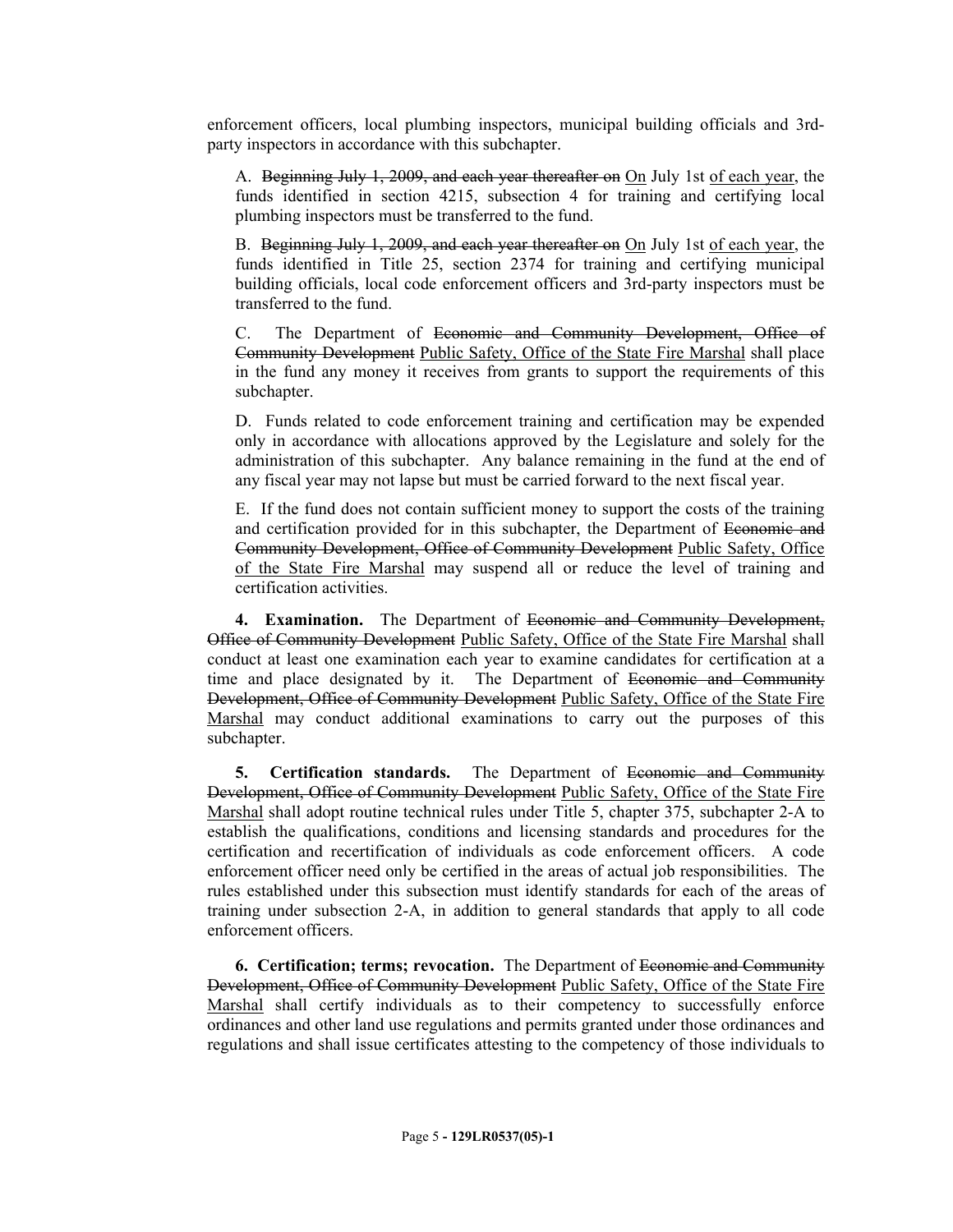act as code enforcement officers. Certificates issued by the former State Planning Office or, the Department of Economic and Community Development, Office of Community Development or the Department of Public Safety, Office of the State Fire Marshal are valid for 6 years unless revoked by the District Court. An examination is not required for recertification of code enforcement officers. The Department of Economic and Community Development, Office of Community Development Public Safety, Office of the State Fire Marshal shall recertify a code enforcement officer if the code enforcement officer successfully completes at least 12 hours of approved training in each area of job responsibility during the 6-year certification period.

A. The District Court may revoke the certificate of a code enforcement officer, in accordance with Title 4, chapter 5, when it finds that:

(1) The code enforcement officer has practiced fraud or deception;

(2) Reasonable care, judgment or the application of a duly trained and knowledgeable code enforcement officer's ability was not used in the performance of the duties of the office; or

(3) The code enforcement officer is incompetent or unable to perform properly the duties of the office.

B. Code enforcement officers whose certificates are invalidated under this subsection may be issued new certificates provided that they are newly certified as provided in this section.

**7. Other professions unaffected.** This subchapter may not be construed to affect or prevent the practice of any other profession.

**Sec. 6. 30-A MRSA §4452, sub-§7,** as amended by PL 2011, c. 655, Pt. FF, §9 and affected by §16, is further amended to read:

**7. Natural resources protection laws.** A code enforcement officer, authorized by a municipality to represent that municipality in District Court and certified by the former State Planning Office or the Department of Economic and Community Development, Office of Community Development or the Department of Public Safety, Office of the State Fire Marshal under section 4453 as familiar with court procedures, may enforce the provisions of Title 38, section 420-C, Title 38, chapter 3, subchapter 1, article 5-A and Title 38, chapter 13-D by instituting injunctive proceedings or by seeking civil penalties in accordance with Title 38, section 349, subsection 2.

**Sec. 7. 30-A MRSA §4453, first ¶,** as amended by PL 2011, c. 655, Pt. FF, §10 and affected by §16, is further amended to read:

The Department of Economic and Community Development, Office of Community Development Public Safety, Office of the State Fire Marshal shall establish certification standards and a program to certify familiarity with court procedures for the following individuals:

**Sec. 8. Appropriations and allocations.** The following appropriations and allocations are made.